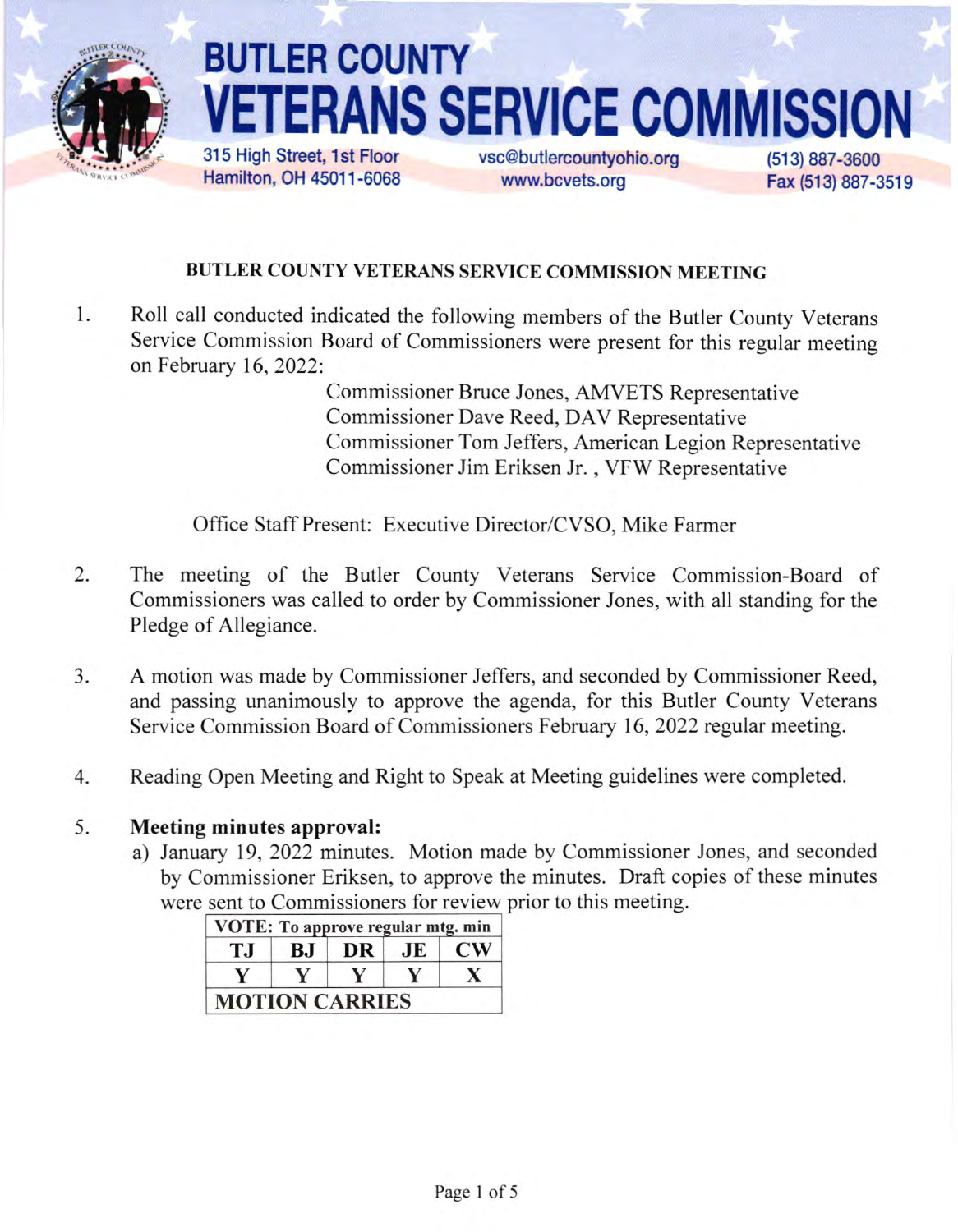#### 6. Bill payment and operational expenses approvals:

a) Invoices paid January 1,2022 - January 31,2022. Motion to approve made by Commissioner Reed, and seconded by Commissioner Jeffers.

| T.I | BJ | DR | JE     | <b>CW</b> |
|-----|----|----|--------|-----------|
|     |    |    | $\vee$ | x         |

#### 7 Correspondence/Communications shared with Commissioners (No action needed):

- a) Veteran Himmelhaver case has been retumed favorable.
- b) Tian Myers thank you from a widow.
- c) Matt Jones successful in appeal from 2016.

#### 8. Office Outreach and Training ltems

- a) January 2022 Statistical Report was shared for discussion
- b) February Outreach Calendar
- c) Overview ODVS Training Guidance

#### 9. Old Business:

a) None

#### 10. New Business:

a) Commissioner Jones mentioned sharing the word about our ID Card and Dental Programs. He asked that all of the Commissioners please discuss the topics at their respective membership meetings.

#### <sup>1</sup>1. Guests: None.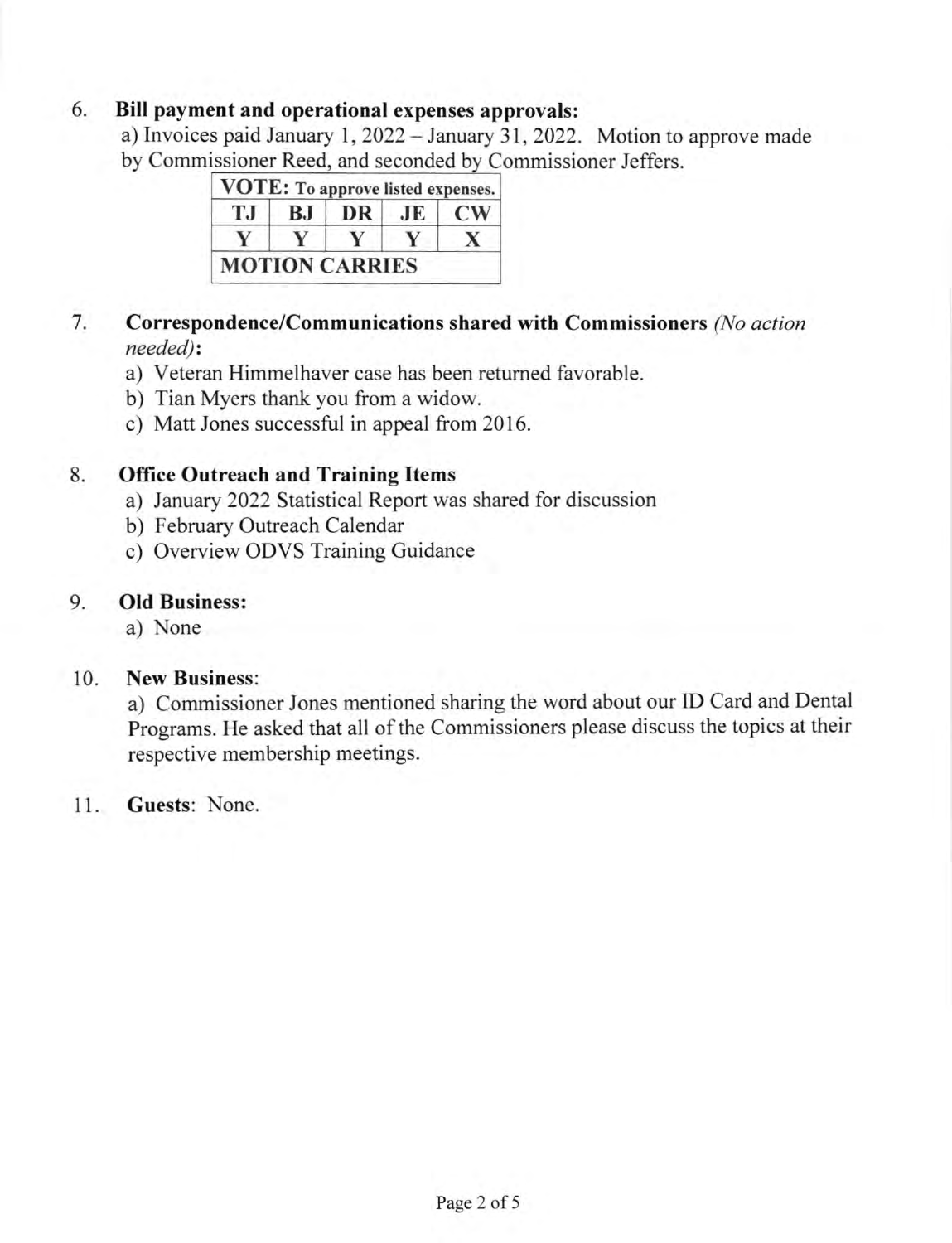12. A motion was made by Commissioner Jones, and seconded by Commissioner Eriksen to go into closed executive session to discuss financial applications for January 2022, two (2) appeals for Financial Assistance and to consider the appointment, employment, dismissal, discipline, promotion, demotion or compensation of a public employee or official or the investigation of charges or complaints against a public employee, official, licensee, or regulated individual, unless the public employee, official licensee or regulated individual requests a public hearing.

| session |    | VOTE: To go into closed |    |               |
|---------|----|-------------------------|----|---------------|
| T.I     | BJ | DR                      | JE | $\mathbf{CW}$ |
|         |    |                         |    | $\mathbf{x}$  |
|         |    | <b>MOTION CARRIES</b>   |    |               |

Discussion on Financial Applications adjudicated during January 2022, two (2) Financial Application Appeals and the acceptance of resigning and hiring of employees.

#### At this time the BCVSC-BOC exited from Executive Session to vote on all items discussed as needed.

- 13. Veteran case votes on items from Executive Session
	- a) Accept applications as adjudicated in January 2022. A motion was made by Commissioner Jeffers, and seconded by Commissioner Reed to accept the applications from January l-31,2022 as adjudicated by Executive Director. (Exhibit <sup>I</sup>

| T.I | BJ | DR | JE. | <b>CW</b> |
|-----|----|----|-----|-----------|
|     |    |    |     |           |

denial based on no appearance. b) Vote on appeal for assistance c/o Veteran Belcher. A motion was made by Commissioner Eriksen and seconded by Commissioner Jeffers to continue the

| T.I | B.I | DR | JE. | <b>CW</b> |
|-----|-----|----|-----|-----------|
|     |     |    |     |           |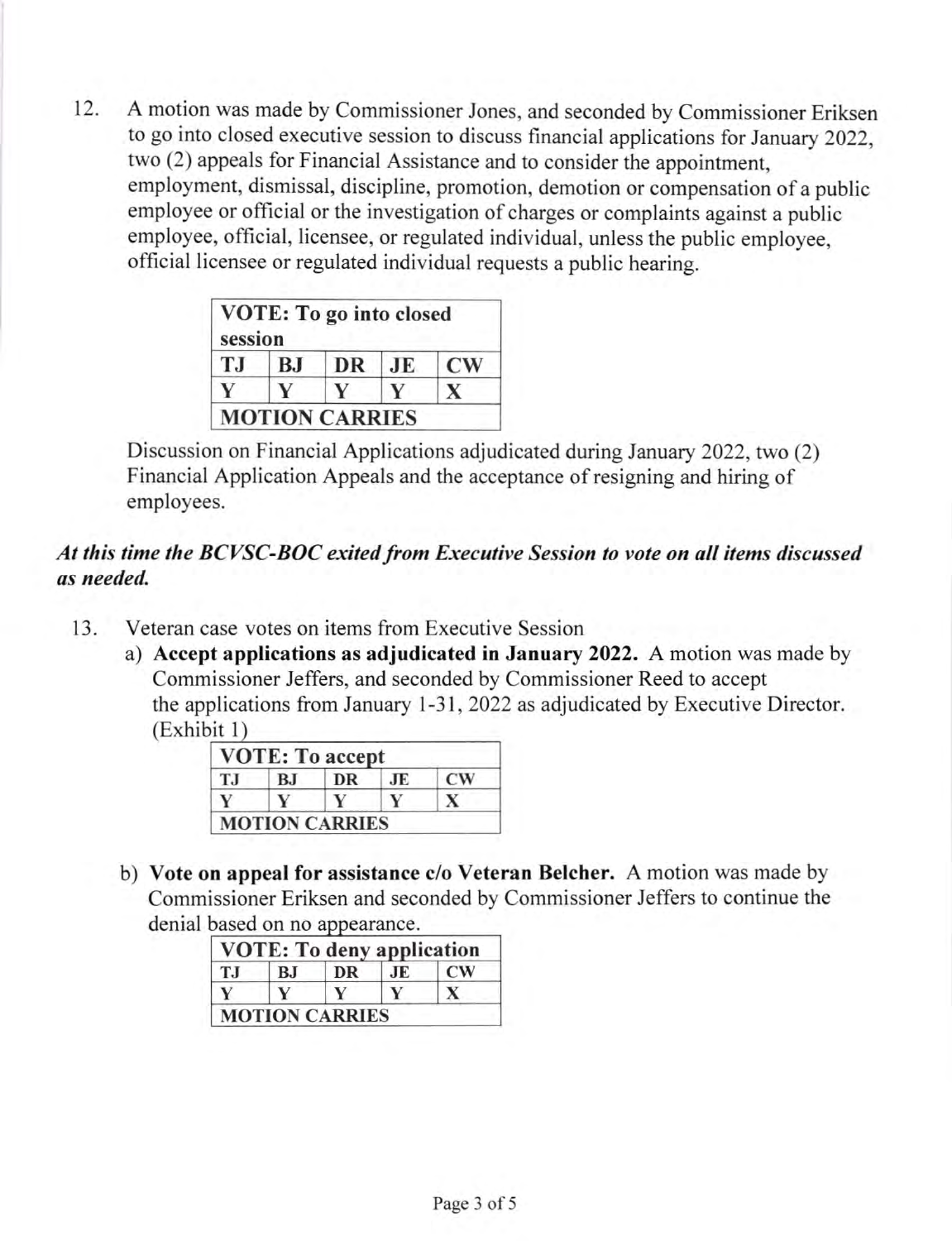c) Vote on appeal for assistance c/o Veteran Gabbard. A motion was made by Commissioner Jeffers and seconded by Commissioner Eriksen to pay \$500 towards a refrigerator for the home. Receipt must be supplied within l0 days of purchase.

|     |    | VOTE: To approve \$500 |     |                        |
|-----|----|------------------------|-----|------------------------|
| T.J | BJ | DR                     | J E | $\mathbf{C}\mathbf{W}$ |
|     |    |                        |     |                        |
|     |    | <b>MOTION CARRIES</b>  |     |                        |

d) Vote to accept hiring of Daniel Anderson. A motion was made by

Commissioner Eriksen and seconded by Commissioner Jeffers to accept the hiring of Daniel Anderson.

| <b>TJ</b> | BJ | DR JE | $\mathbf{C}\mathbf{W}$ |
|-----------|----|-------|------------------------|
| V         | v  | V     | $\mathbf{X}$           |

#### 14. Office Operations:

a) Winter Quarterly Training. A motion was made by Commissioner Reed and seconded by Commissioner Eriksen to approve an amount NTE \$550 for Service Officers to attend Winter Quarterly, March 4, 2022.

| T.I | B.I | DR | .IE | $\mathbf{C}\mathbf{W}$ |
|-----|-----|----|-----|------------------------|
|     |     |    |     |                        |

b) Emptoyee Promotion. A motion was made by Commissioner Eriksen and seconded by Commissioner Jones to approve Steve Harbin being promoted to Service Officer March 14, 2022.

| T.I | BJ | DR | .JE | <b>CW</b> |
|-----|----|----|-----|-----------|
|     |    |    |     |           |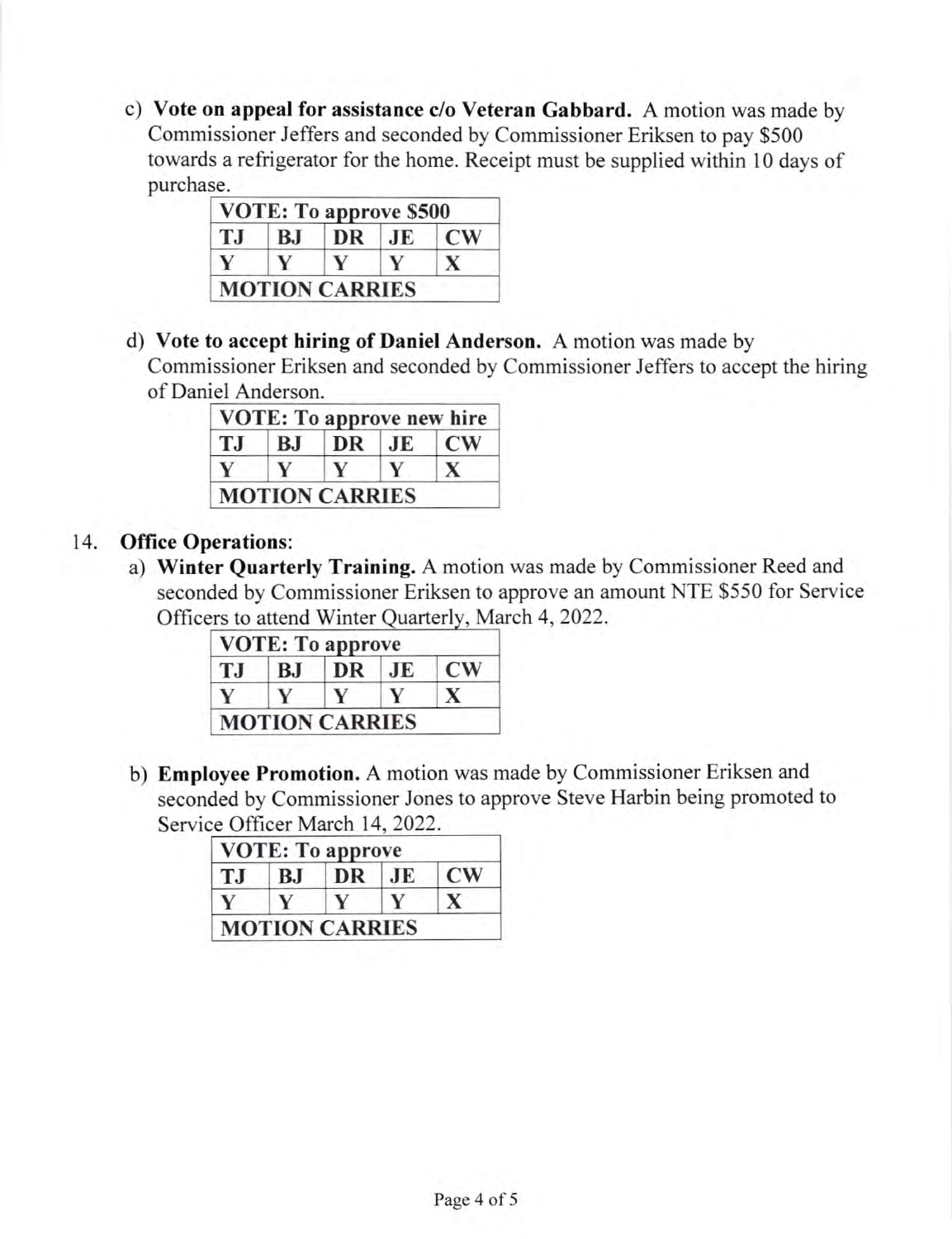#### 15. Statements, comments and/or discussion by:

a) Executive Director: The staff has continued to do exceptional job. Advertising next month will feature our dental program. All radio spots, billboards, and online marketing will reflect the change. In person training is back for 2022 and we will be discussing Nationals for June as well as OSACVSO throughout the year.

- b) Commissioners: Commissioner Eriksen and Reed thanked the staff for an outstanding job. Commissioner Jones mentioned the digital billboard on 129 Eastbound.
- 16. The date and time of the next regular meeting is posted as:

| Date:  | Wednesday, March 16, 2022                 |
|--------|-------------------------------------------|
| Time:  | 09:30 AM.                                 |
| Place: | <b>VSC Hamilton Conference Room/WebEx</b> |

17. A motion was made by Commissioner Jeffers seconded by Commissioner Reed and passing with unanimous votes to adjoum the meeting.

The undersigned acknowledge the correctness of these minutes and submit them as the official record:

Bruce Jones, President

Butler County Veterans Service Commission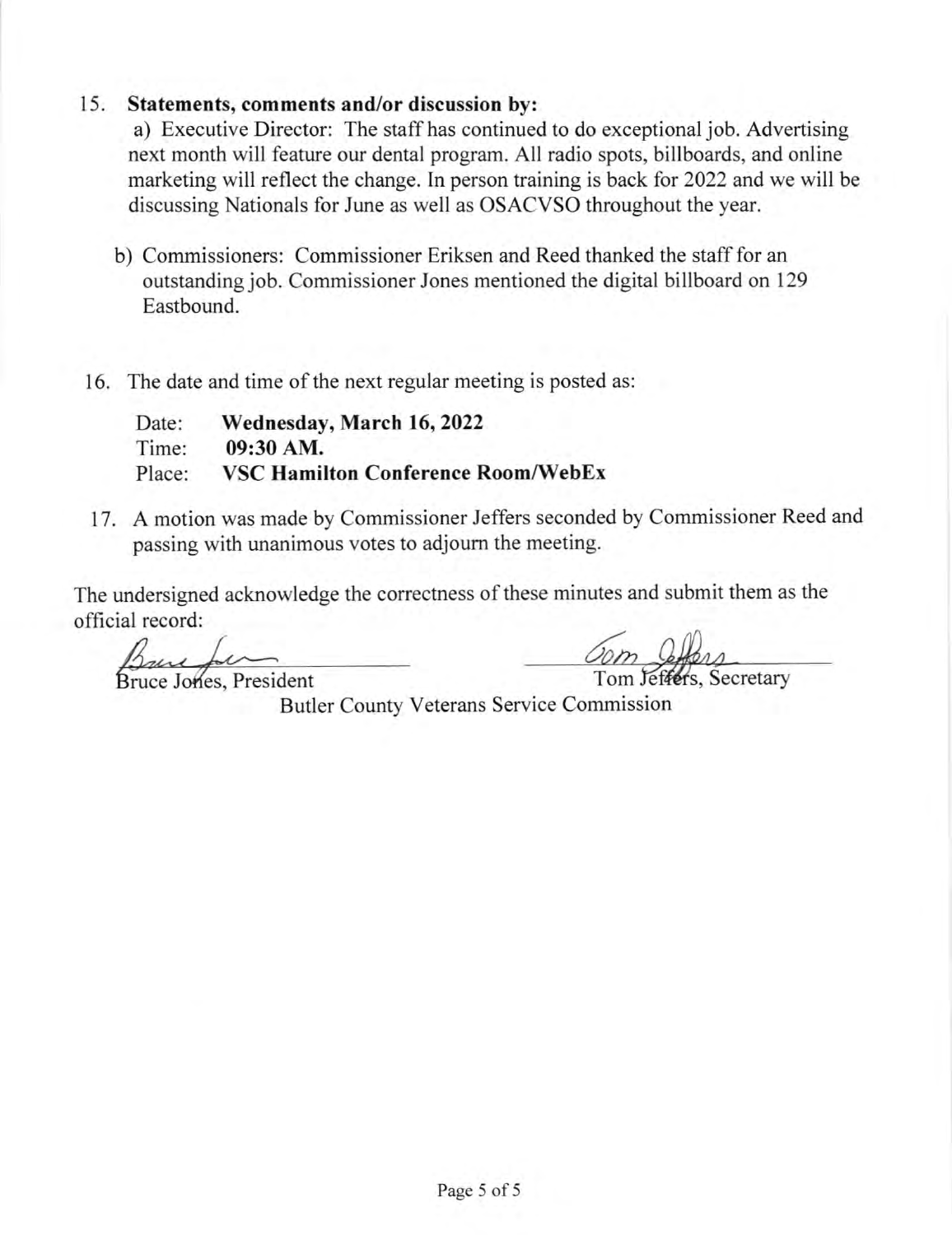

### BUTLER COUNTY VETERANS SERVICE COMMISSION

## Monthly Meeting Minutes

Application Period

'11112022 to <sup>113112022</sup>

| Veteran Full Name         | Dependant<br><b>Applicant Name</b>           | Occupation -<br>Relationship            | City                              | Zip   | Adjudication                      | Approved<br>Aid | Meeting                  |
|---------------------------|----------------------------------------------|-----------------------------------------|-----------------------------------|-------|-----------------------------------|-----------------|--------------------------|
| <b>BALLINGER, MICHAEL</b> | <b>BALLINGER MAIDEN:</b><br>BALDOCK, REBECCA | <b>WIDOW</b>                            | <b>HAMILTON</b>                   | 45011 | Initial Application -<br>Approved | \$1,405.00      | $5$ for $-$<br>0 against |
| BEUERLEIN, EUGENE         |                                              |                                         | <b>HAMILTON</b>                   | 45011 | Initial Application -<br>Approved | \$886.36        | $5$ for $-$<br>0 against |
| BROWN JR, DANIEL          |                                              | <b>UNEMPLOYED</b>                       | <b>HAMILTON</b>                   | 45015 | Initial Application -<br>Approved | \$505.00        | $5$ for $-$<br>0 against |
| GIBBS, TIMOTHY            |                                              | UNEMPLOYED                              | <b>MIDDLETOWN</b>                 | 45042 | Initial Application -<br>Approved | \$2,294.40      | $5$ for $-$<br>0 against |
| HALL, DAVID               |                                              |                                         | <b>MIDDLETOWN</b>                 | 45042 | Initial Application -<br>Approved | \$675.00        | $5$ for $-$<br>0 against |
| HALSEY, KEVIN             |                                              | <b>MACHINE</b><br><b>OPERATOR</b>       | <b>LIBERTY</b><br><b>TOWNSHIP</b> | 45044 | Initial Application -<br>Approved | \$1,692.13      | $5$ for $-$<br>0 against |
| <b>HOLMES JR, MARION</b>  |                                              |                                         | <b>MIDDLETOWN</b>                 | 45044 | Initial Application -<br>Approved | \$505.00        | $5$ for $-$<br>0 against |
| HOLZINGER, CHARLES        |                                              | <b>PRODUCTION</b><br><b>LINE LEADER</b> | <b>HAMILTON</b>                   | 45013 | Initial Application -<br>Approved | \$1,103.05      | $5$ for $-$<br>0 against |
| JONES, MELVIN             | JONES, BARBARA                               | <b>WIDOW</b>                            | <b>MIDDLETOWN</b>                 | 45044 | Initial Application -<br>Approved | \$758.76        | $5$ for $-$<br>0 against |
| MOORE, VICTORIA           |                                              | <b>UNEMPLOYED</b>                       | <b>MIDDLETOWN</b>                 | 45044 | Initial Application -<br>Approved | \$1,035.00      | $5$ for $-$<br>0 against |
| <b>MOSS, KENNITH</b>      |                                              | <b>UNEMPLOYED</b>                       | <b>HAMILTON</b>                   | 45013 | Initial Application -<br>Approved | \$1,297.76      | $5$ for $-$<br>0 against |
| MURPHY, JOHN              | <b>MURPHY MAIDEN:</b><br><b>KWIATKOWSKI,</b> | <b>WIDOW</b>                            | <b>MIDDLETOWN</b>                 | 45044 | Initial Application -<br>Approved | \$2,433.14      | $5$ for $-$<br>0 against |
| NUTTER, DOUGLAS           |                                              | <b>DISABLED</b>                         | <b>MIDDLETOWN</b>                 | 45042 | Initial Application -<br>Approved | \$345.00        | $5$ for $-$<br>0 against |
| SANDLIN, DANIEL           |                                              | <b>DISABLED</b>                         | <b>HAMILTON</b>                   | 45011 | Initial Application -<br>Approved | \$1,695.00      | $5$ for $-$<br>0 against |
| SIMMONS, DAVID            |                                              |                                         | <b>HAMILTON</b>                   | 45013 | Initial Application -<br>Approved | \$1,250.23      | $5$ for $-$<br>0 against |
| SMITH JR, WILLIAM         |                                              | <b>PAINTER</b>                          | <b>HAMILTON</b>                   | 45013 | Initial Application -<br>Approved | \$1,073.78      | $5$ for $-$<br>0 against |
| SNEED SR, EUGENE          |                                              | <b>RETIRED</b>                          | <b>HAMILTON</b>                   | 45011 | Initial Application -<br>Approved | \$2,500.00      | $5$ for $-$<br>0 against |
| STEPHENS, DOUGLAS         |                                              | <b>CARPENTER</b>                        | <b>HAMILTON</b>                   | 45013 | Initial Application -<br>Approved | \$1,074.00      | $5$ for $-$<br>0 against |
| TAYLOR JR, NATHAN         | TAYLOR, VIRGINIA                             | WIDOW                                   | <b>MIDDLETOWN</b>                 | 45042 | Initial Application -<br>Approved | \$324.00        | $5$ for $-$<br>0 against |
| THOMAS, NATHAN            |                                              | UNEMPLOYED                              | <b>MIDDLETOWN</b>                 | 45044 | Initial Application -<br>Approved | \$2,203.60      | $5$ for $-$<br>0 against |
| THOMPSON, GARY            |                                              | UNEMPLOYED                              | <b>HAMILTON</b>                   | 45011 | Initial Application -<br>Approved | \$1,755.00      | $5$ for $-$<br>0 against |